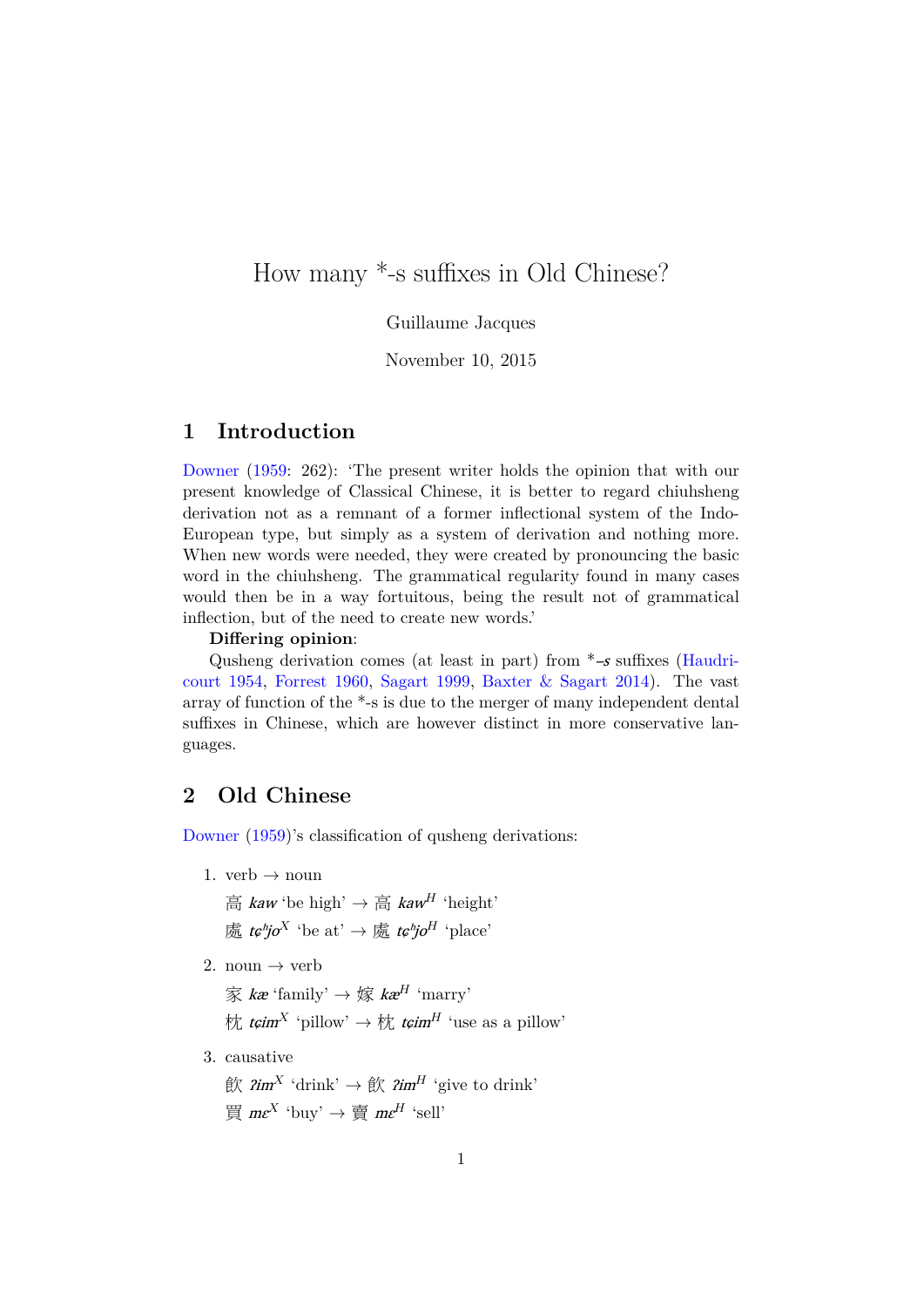+ tropative (好 xaw *<sup>X</sup>* 'be good' *<sup>→</sup>* <sup>好</sup> xaw *<sup>H</sup>* 'like' (distinct from causative and applicative, Jacques 2013)

- 4. applicative (Downer's "effective") 渴 kʰat 'be thirsty' *[→](#page-5-0)* 愒 [k](#page-5-0)ʰ[aj](#page-5-0) *<sup>H</sup>* 'long for'
- 5. 'restricted meaning'  $\mathcal{P}$  *cjew*<sup>X</sup> 'be few'  $\rightarrow \mathcal{P}$  *cjew*<sup>H</sup> 'be young'
- 6. Passive 散 san<sup>X</sup> 'scatter' → 散 san<sup>H</sup> 'be loose'
	- + antipassive 射 ʑjek 'shoot at' *→* 射 ʑjæ *<sup>H</sup>* 'practise archery'
- 7. Adverb  $\equiv$  *sam* 'three'  $\rightarrow \equiv$  *sam<sup>H</sup>* 'thrice'
- 8. Form in compounds

# **3 Comparisons**

Proposed sound law (C stands for a particular subset of codas, perhaps restricted to labial and velar consonants).

 $(1)$  \*–t  $\rightarrow$  \*–s /C #

<span id="page-1-0"></span>Similar to the rule undergone by the present tense  $-d$  suffix in Tibetan, which is realized as  $-s$  after final stops and  $-m$ , as in *ndeb-s, btab* 'plant' vs *nde-d, bdas* 'chase' (Coblin 1976: 52-53). The  $*-s$  allomorph of  $*-t$  suffixes generated by this rule is then extended analogically to other contexts, in particular open syllables (this idea in particular is necessary to explain the  $*$ –s applicatives, see section 3.2).

Very few langu[ages in ST c](#page-4-2)learly preserve final  $-s$  suffixes, and complex final clusters: Tibetan, Kiranti, Gyalrongic, Dulong/Rawang (other languages can only serve t[o c](#page-2-0)onfirm data from these three conservative branches).

#### **3.1 Nominalization**

The most obvious parallel with Tibetan, first pointed out by Forrest (1960). Well attested in Tibetan, Conrady (1896: 43), Hill (2014: 624-5)

- Patient: za 'eat' *→* zass 'food'
- Manner: *<i>ngro* 'go' → *ngros* ['gait'](#page-4-3)
- Characteristic: zab.mo 'deep' → zabs 'depth', 深 *cim* 'deep' → 深 *cim<sup>H</sup>* 'depth'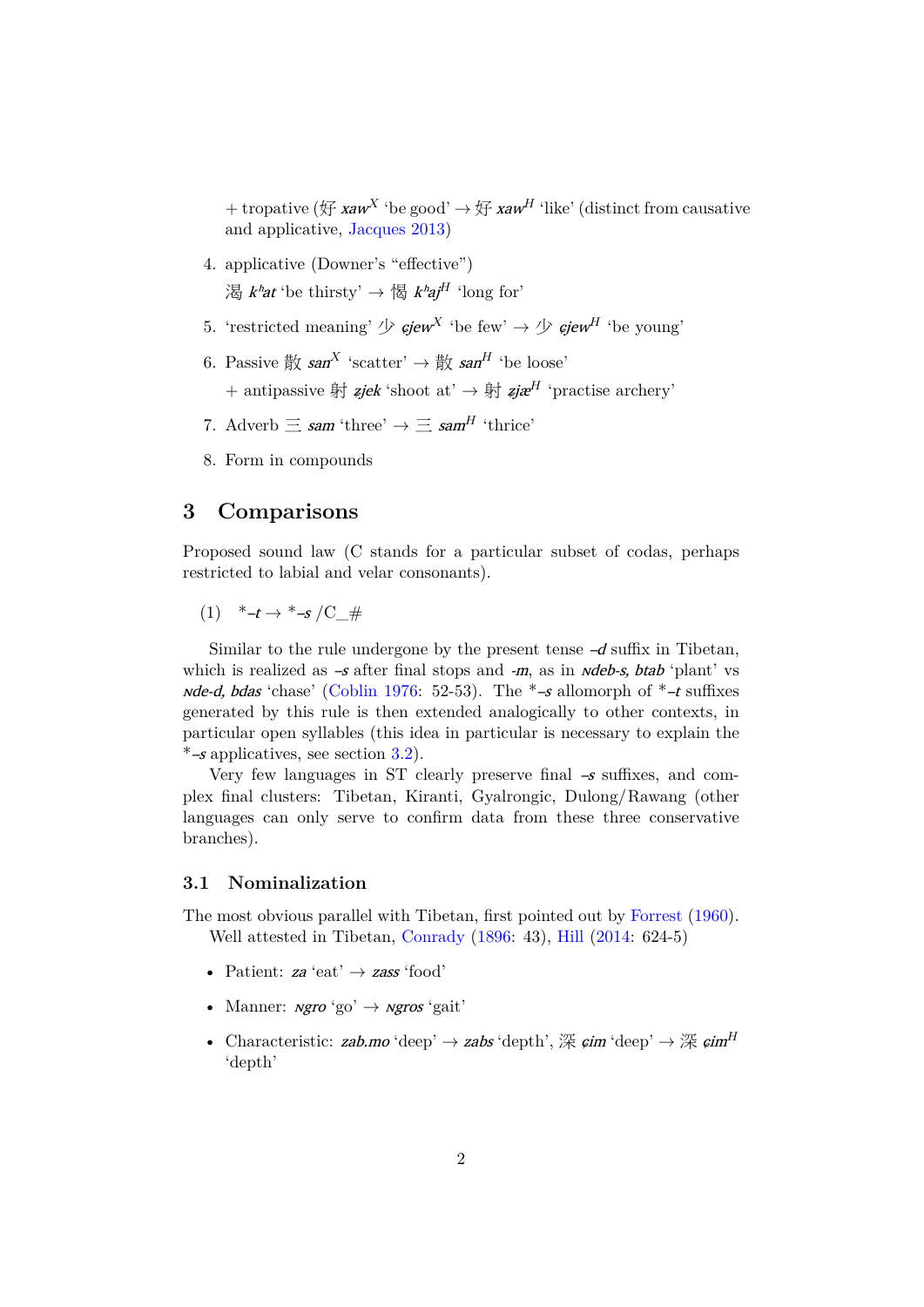Some nouns derived from verbs are cognate between Chinese and Tibetan, eg *ntʰag, btags* "weave" → *tʰags* "textile", 織 *t¢ik* 'weave' → 織 *t¢i<sup>H</sup>* 'cloth'

Vestigial in Gyalrongic languages, but several good examples cf Jacques (2003)

## **3.2 Causative/applicative**

[The a](#page-5-1)pplicative and causative suffixes are most clearly preserved in Kiranti, Michailovsky (1985), Jacques (to appear)

<span id="page-2-0"></span>Distinct  $\mathcal{S}$  causative and  $\mathcal{A}$  applicative suffixes in Limbu, Michailovsky 2002:

- [haːp-](#page-5-2) *vi* '[weep](#page-5-2)'
- [•](#page-5-3) *harps- vt* 'cause to weep' (causative)
- *ha:pt- vt* 'mourn for, weep for' (applicative)

No clear example in Tibetan Hill (2014: 630), only a few isolated examples in Gyalrongic (Japhug  $yi'$ come'  $\rightarrow$   $y$ *ut* 'bring').

In Chinese, one direct trace of the applicative  $*$ - $t$  (?), the other examples are due to the generalisation of the  $*$ -s [allo](#page-5-4)morph (generated by the sound change 1) to open syllable verbs.

(2) 行 Cə. $g^s$ < $r$ > $>$ aŋ 或  $G^{w\Omega}$ ə $k$ 使 s-rəʔ 之, tə 止 təʔ 或  $G^{w\Omega}$ ə $k$ 尼 n<r>əl-t 之 tə

['A](#page-1-0) man's advancement is effected, it may be, by others, and the stopping him is, it may be, from the efforts of others.' (Legge)

Fanqie 女乙反, MC *nit* vs 女夷切 MC *nij* ← \**n<r>il*, cognate with Tibetan *nal* 'lie down, sleep' and Japhug *numa* 'rest' (NB: loss of final  $*$ -*l* after \*<sup>a</sup> is a common innovation of Burmo-Qiangic languages).

This example shows that the rule  $(1)$  does not apply after  $*$ –*l*; cases of  $*$ –s in open syllables and after  $*$ –l corresponding to  $-t$  in conservative languages are due to analogical levelling. Analogical levelling of the  $*-s$ allomorph nearly everywhere in Chinese is likely to be due to the presence of the causative  $*$ –s: after application of [\(](#page-1-0)1), the  $*$ –s was reinterpreted as a mixed causative/applicative.

#### **3.3 Passive/Antipassive**

Apparent cases of passive or antipassive  $*$ –si can be accounted for as a trace of the sibilant reflexive suffix, still productive in Kiranti and Dulong/ Rawang.

In Khaling, both passive/anticausative and antipassive meanings are attested for –si derivation (Jacques et al. to appear).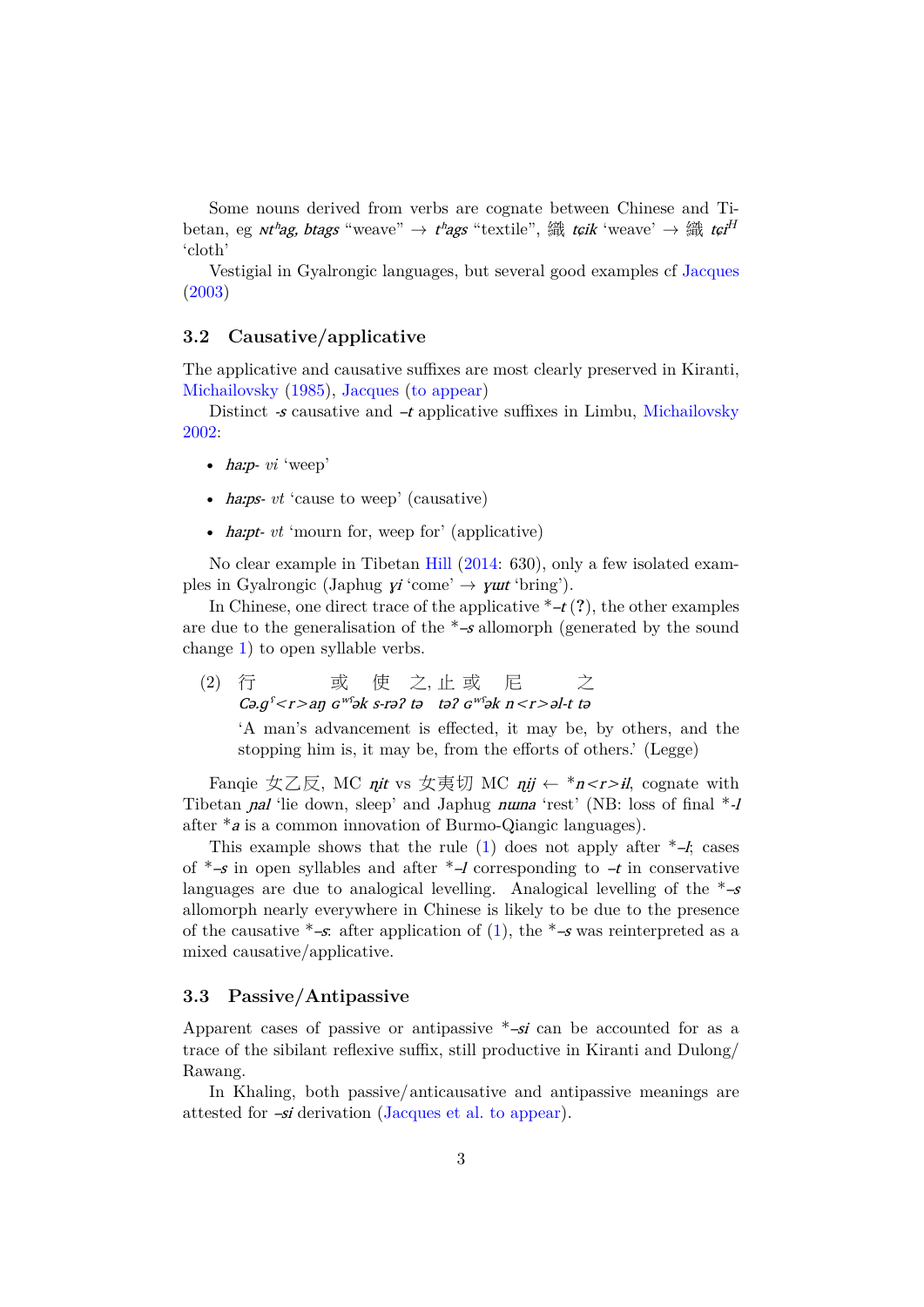#### **3.3.1 Impersonal subject vs reflexive**

- $(3)$   $2u\eta A$ 1sg:erg meat cut-1sg*→*3  $s\theta$ wēnd-u. I cut the meat.
- $(4)$  s $\theta$ meat cut-REFL wêi-si. *Impersonal subject*: 'The meat is cut (by someone)' OR 'The meat cuts easily.'
- $(5)$   $2\bar{A}m$  so 3sG meat cut-REFL wêi-si. *Autobenefactive*: 'He cuts meat for himself.'
- $(6)$  mu-wei-w- $\Delta su$ . neg-cut-irr-refl:1sg:pst *Reflexive*: 'I did not cut myself.'

#### **3.3.2 Antipassive**

- $(7)$  g<sup>h</sup>r $\bar{\epsilon}$ m-si-ŋ $\Lambda$ be.disgusted.by-REFL-1sG:S/P I feel disgust.
- (8) lokpei ghrɛ̄md-u. leech be.disgusted.by-1sg*→*3 I am disgusted by leeches.

### **3.4 Denominal**

Denominal morphology in Gyalrongic is exclusively prefixal (Jacques 2014), examples of  $-t$  or  $-s$  suffixes in morphologically conservative languages are very rare:

Limbu *thiːn* 'egg'  $\rightarrow$  *thiːnt*- 'lay an egg'

The origin of the denominal  $-s$  obscure, maybe some c[ases are in fac](#page-5-5)t causative or applicatives applied to a intransitive verb that was derived from the noun by either zero-derivation or a prefixal derivation process that left no visible traces.

### **3.5 Adverb**

Locative Situ -s (Lin 1993), Japhug zur (Jacques 2008: 167-9), -s element in Tibetan case markers (Hill 2012).

Oblique case *→* adverbial marker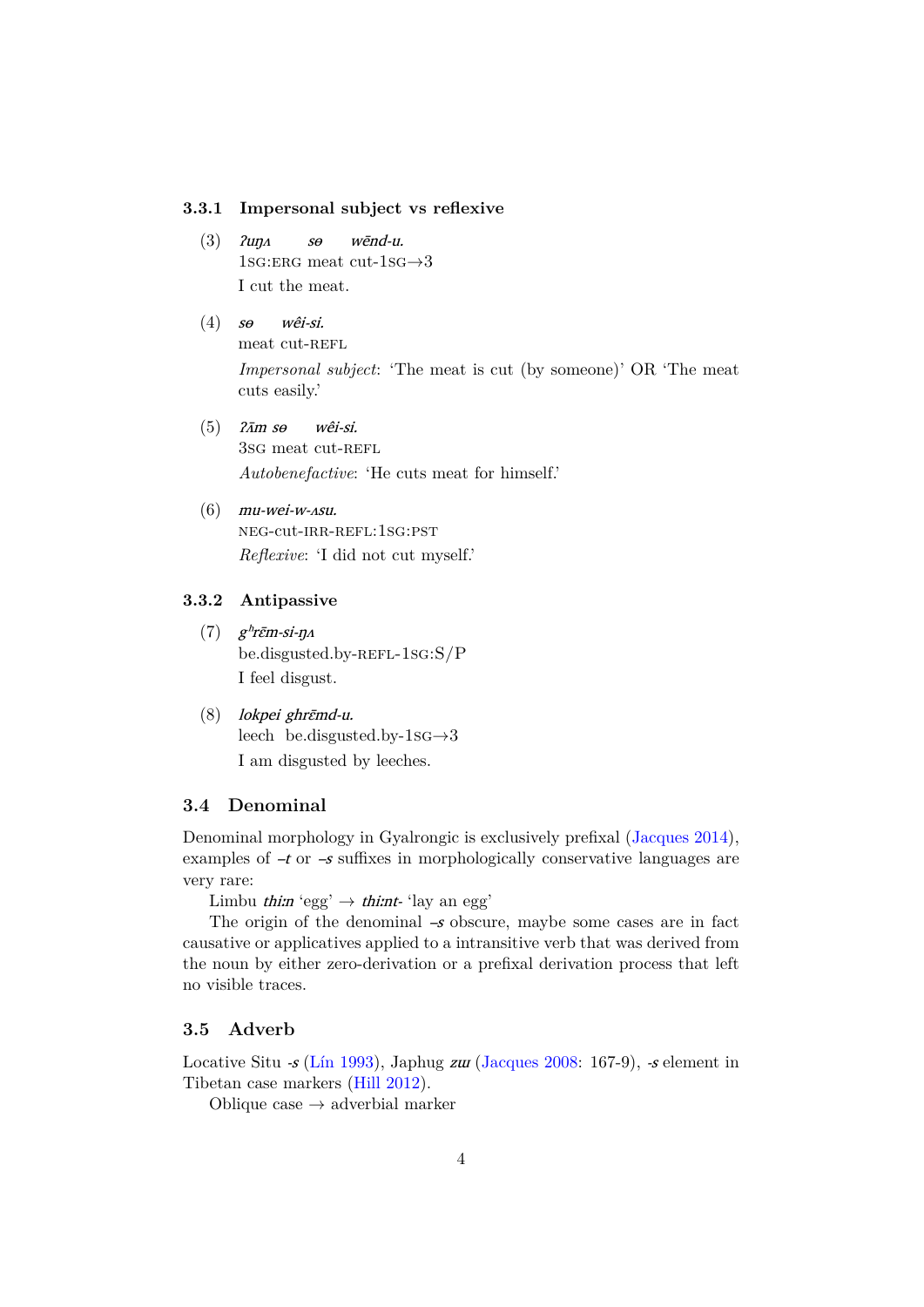#### **3.6 Second member of compounds**

Uebach & Zeisler (2008),  $-\mathcal{s}$  suffix in the second member of compounds in Old Tibetan, eg  $lag + rip \rightarrow lag.rips$  'long arms'.

However, in OC, examples of this type are probably cases of nominalized [verbs.](#page-5-6)

#### **3.7 Perfective?**

Some authors (in particular Jīn 2006) have claimed that some examples of  $*$ –s suffixes can be accounted for as traces of the  $*$ –s perfective suffix found in Tibetan (*bied, bias* 'do') or in Gyalrong languages (Japhug  $-t$  or  $-z$ 1/2sg*→*3 perfective suffix, Situ third person intransitive perfective –s; see Huáng 1997 for other potenti[al example](#page-5-7)s, though many in that article come from languages that do not preserve final  $*-s$  and hence canot be cognate to the Tibetan or Gyalrong suffix).

Tantalizing, but hardly compelling: if the OC verb had inflexional mor[phology, it](#page-5-8) is not reflected in the Jingdian shiwen glosses in a way that allows systematic investigation.

# **4 Conclusion**

# **References**

- Baxter, William H. & Laurent Sagart. 2014. *Old Chinese: a new reconstruction*. Oxford: Oxford University Press.
- Coblin, Weldon South. 1976. Notes on Tibetan Verbal Morphology. *T'oung Pao* 62. 45–70.
- <span id="page-4-2"></span>Conrady, August. 1896. *Eine Indo-Chinesische causative-Denominativ-Bildung und ihr Zusammenhang mit den Tonaccenten*. Leipzig: Otto Harrassowitz.
- <span id="page-4-3"></span>Downer, G. B. 1959. Derivation by Tone-Change in Classical Chinese. *Bulletin of the School of Oriental and African Studies* 22(1/3). pp. 258–290.
- <span id="page-4-0"></span>Forrest, R.A.D. 1960. Les occlusives finales en chinois archaïque. *Bulletin de la Société de linguistique de Paris* 55. 228–239.
- Haudricourt, André-Georges. 1954. Comment reconstruire le chinois archaïque. *Word* 10. 351–364.
- <span id="page-4-1"></span>Hill, Nathan W. 2012. Tibetan -las, -nas, and -bas. *Cahiers de Linguistique Asie Orientale* 41.1. 3–38.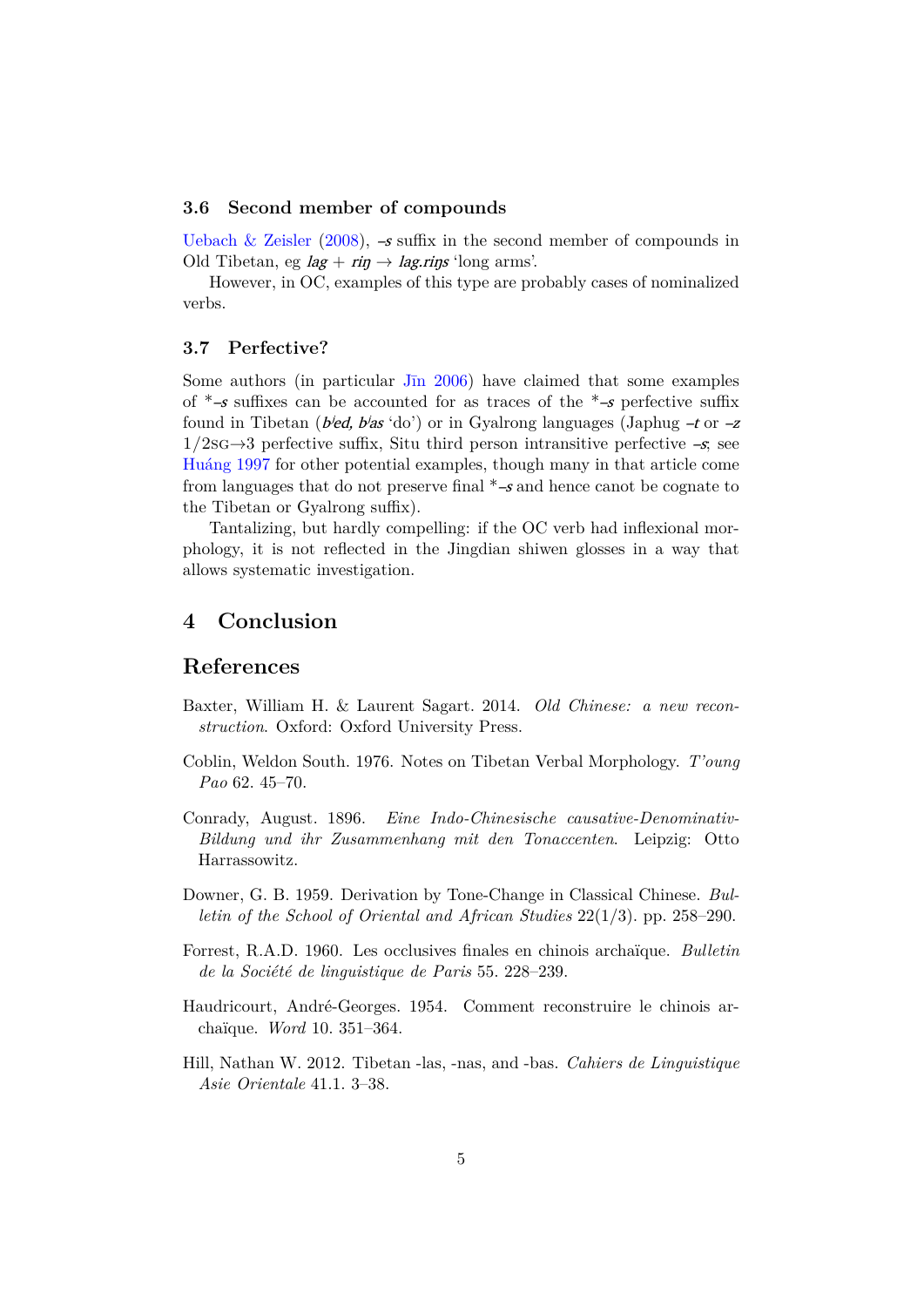- <span id="page-5-4"></span>Hill, Nathan W. 2014. Tibetan. In Rochelle Lieber & Pavol Štekauer (eds.), *The Oxford Handbook of Derivational Morphology*, 620–630. Oxford: Oxford University Press.
- <span id="page-5-8"></span>Huáng, Bùfán. 1997. 原始藏緬語動詞後綴\*-s的遺跡 Yuánshǐ zàngmiǎn yǔ dòngcí hòuzhuì \*–s de yíjì (Traces of the Proto-Tibeto-Burman verbal \*–s suffix). 民族語文 *Mínzú yǔwén* 1. 1–7.
- <span id="page-5-1"></span>Jacques, Guillaume. 2003. 嘉绒语、藏语及上古汉语的-s后缀. 民族語文 *Mínzú yǔwén* 1. 12–15.
- Jacques, Guillaume. 2008. 嘉絨語研究 *Jiāróngyǔ yánjiū*. 北京:民族出版 社 Běijīng: Mínzú chūbǎnshè. (向柏霖).
- <span id="page-5-0"></span>Jacques, Guillaume. 2013. Applicative and tropative derivations in Japhug Rgyalrong. *Linguistics of the Tibeto-Burman Area* 36.2. 1–13.
- <span id="page-5-5"></span>Jacques, Guillaume. 2014. Denominal affixes as sources of antipassive markers in Japhug Rgyalrong. *Lingua* 138. 1–22.
- Jacques, Guillaume. to appear. Derivational morphology in Khaling. *Bulletin of Chinese Linguistics* .
- Jacques, Guillaume, Aimée Lahaussois & Dhan Bahadur Rai. to appear. Reflexive paradigms in Khaling. *Linguistics of the Tibeto-Burman Area* .
- <span id="page-5-7"></span>Jīn, Lǐxīn. 2006. 上古漢語形態 *Shànggǔ Hànyǔ xíngtài (Old Chinese Morphology)*. 合肥:黃山書社 Héiféi: Huángshān shūshè.
- Lín, Xiàngróng. 1993. 嘉戎語研究 *Jiāróngyǔ yánjiū (A study on the Rgyalrong language)*. 成都:四川民族出版社 Chéngdū: Sìchuān mínzú chūbǎnshè. (林向榮).
- <span id="page-5-2"></span>Michailovsky, Boyd. 1985. Tibeto-burman dental suffixes: Evidence from Limbu (Nepal). In Graham Thurgood, James A. Matisoff & David Bradley (eds.), *Linguistics of the Sino-Tibetan Area, the state of the art*, 363–375. Canberra : Pacific Linguistics.
- <span id="page-5-3"></span>Michailovsky, Boyd. 2002. *Limbu-English Dictionary*. Kathmandu: Mandala Book Point.
- Sagart, Laurent. 1999. *The roots of Old Chinese*. Amsterdam: Benjamins.
- Sagart, Laurent. 2004. The Chinese Names of the Four Directions. *Journal of the American Oriental Society* 124.1. 69–76.
- <span id="page-5-6"></span>Uebach, Helga & Bettina Zeisler. 2008. rje-blas, pha-los and Other Compounds with Suffix -so. In Brigitte Huber, Marianne Volkart & Paul